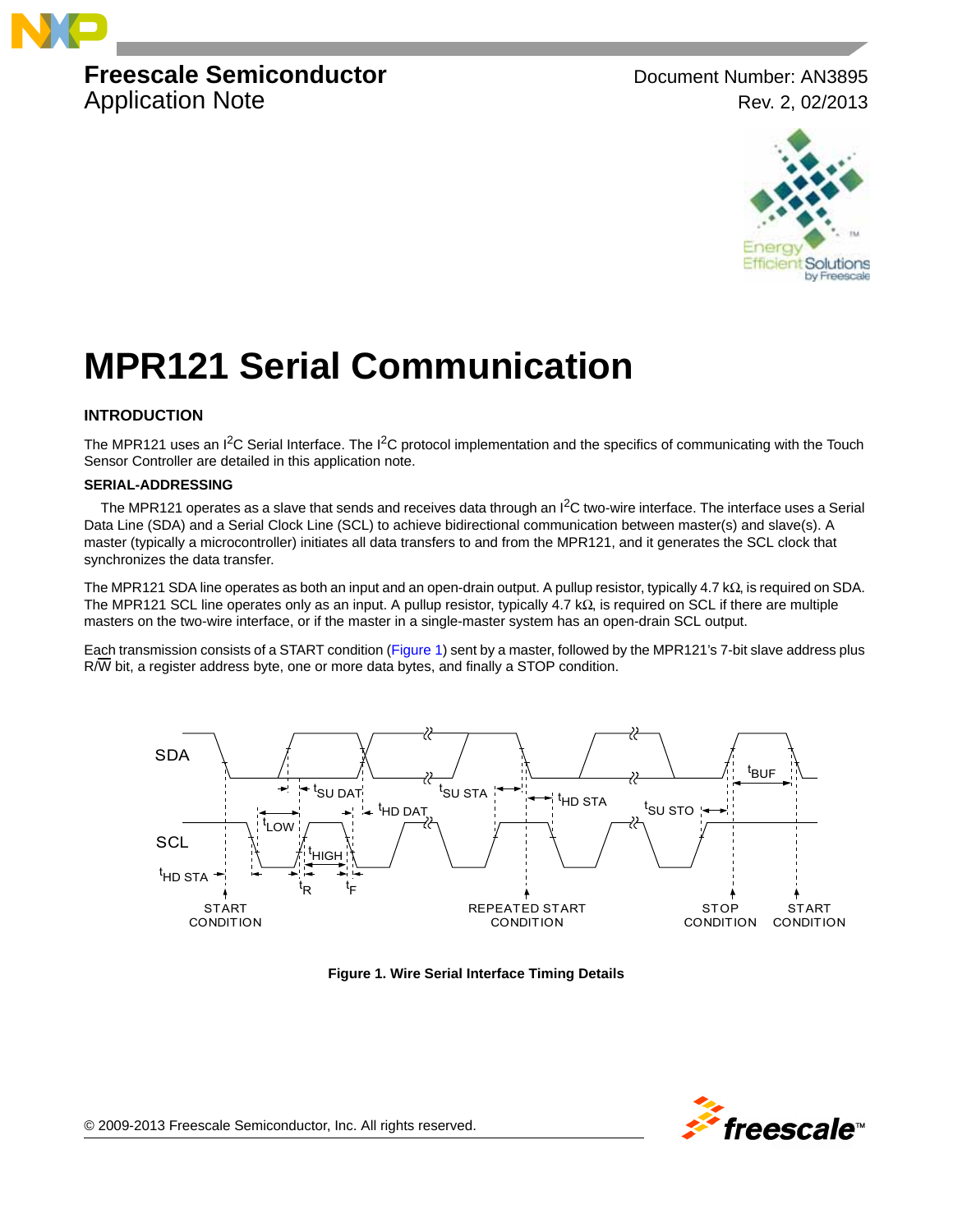

#### **START AND STOP CONDITIONS**

Both SCL and SDA remain high when the interface is not busy. A master signals the beginning of a transmission with a START (S) condition by transitioning SDA from high to low while SCL is high. When the master has finished communicating with the slave, it issues a STOP (P) condition by transitioning SDA from low to high while SCL is high. The bus is then free for another transmission.



**Figure 2. Start and Stop Conditions**

#### **BIT TRANSFER**

One data bit is transferred during each clock pulse ([Figure](#page-1-0) 3). The data on SDA must remain stable while SCL is high.



**Figure 3. Bit Transfer**

#### <span id="page-1-0"></span>**ACKNOWLEDGE**

The acknowledge bit is a clocked 9<sup>th</sup> bit [\(Figure](#page-1-1) 4) which the recipient uses to handshake receipt of each byte of data. Thus each byte transferred effectively requires nine bits. The master generates the 9<sup>th</sup> clock pulse, and the recipient pulls down SDA during the acknowledge clock pulse, such that the SDA line is stable low during the high period of the clock pulse. When the master is transmitting to the MPR121, the MPR121 generates the acknowledge bit, since the MPR121 is the recipient. When the MPR121 is transmitting to the master, the master generates the acknowledge bit, since the master is the recipient.

<span id="page-1-1"></span>

**Figure 4. Acknowledge**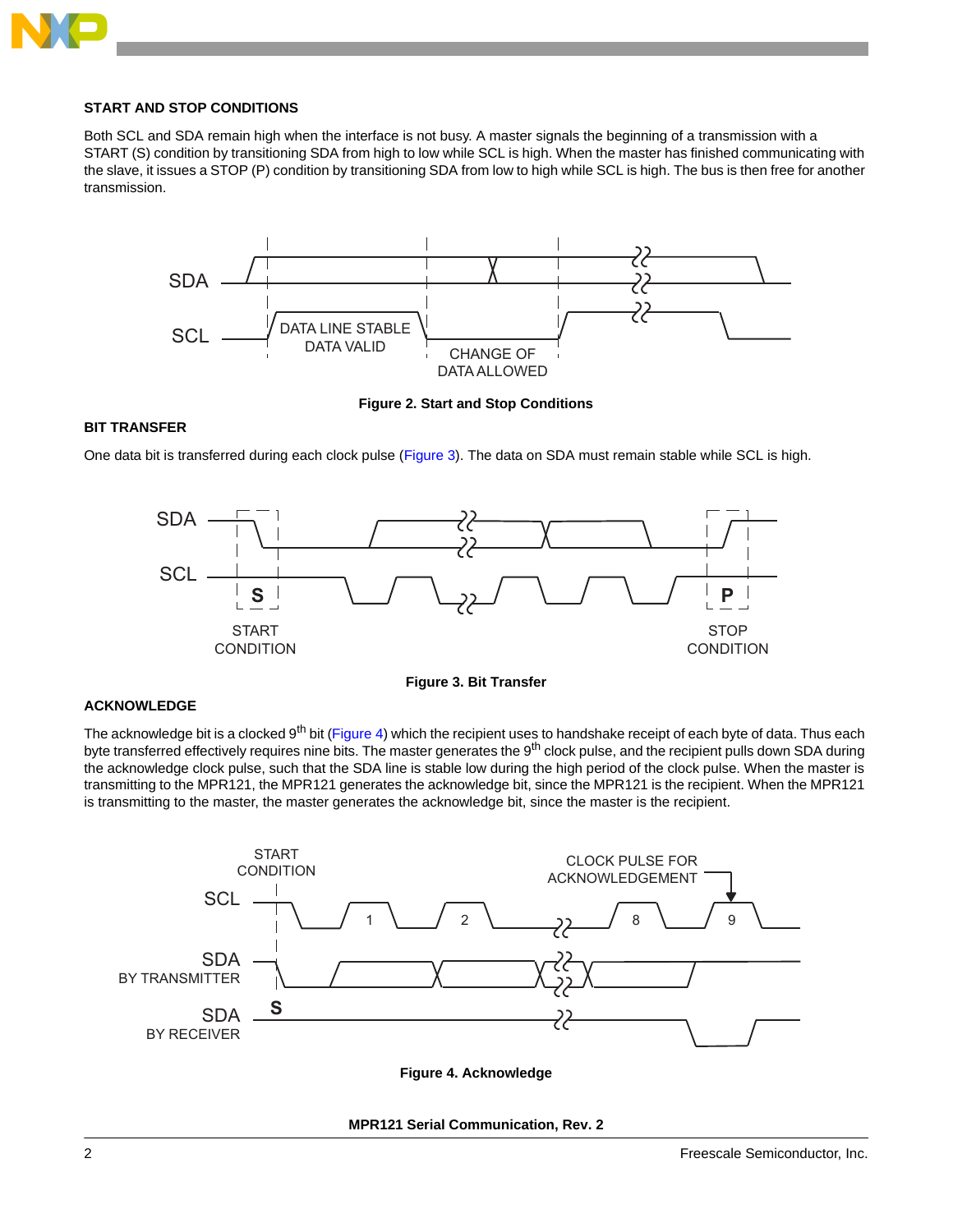

#### **SLAVE ADDRESS**

The MPR121 has selectable slave addresses listed by different ADDR pin connections. This also makes it possible for multiple MPR121 devices to be used together for channel expansions in a single system.

| <b>ADDR Pin Connection</b> | <sup>2</sup> C Address |
|----------------------------|------------------------|
| VSS                        | 0x5A                   |
| VDD                        | 0x5B                   |
| <b>SDA</b>                 | 0x5C                   |
| SCL                        | 0x5D                   |

**Table 1. MPR121 Slave Address**

#### **MESSAGE FORMAT FOR WRITING THE MPR121**

A write to the MPR121 comprises the transmission of the MPR121's keyscan slave address with the R/W bit set to 0, followed by at least one byte of information. The first byte of information is the command byte. The command byte determines which register of the MPR121 is to be written by the next byte, if received. If a STOP condition is detected after the command byte is received, the MPR121 takes no further action ([Figure](#page-2-0) 5) beyond storing the command byte. Any bytes received after the command byte are data bytes.



**Figure 5. Command Byte Received**

<span id="page-2-0"></span>Any bytes received after the command byte are data bytes. The first data byte goes into the internal register of the MPR121 selected by the command byte [\(Figure](#page-2-1) 6).





<span id="page-2-1"></span>If multiple data bytes are transmitted before a STOP condition is detected, these bytes are generally stored in subsequent MPR121 internal registers because the command byte address generally auto-increments.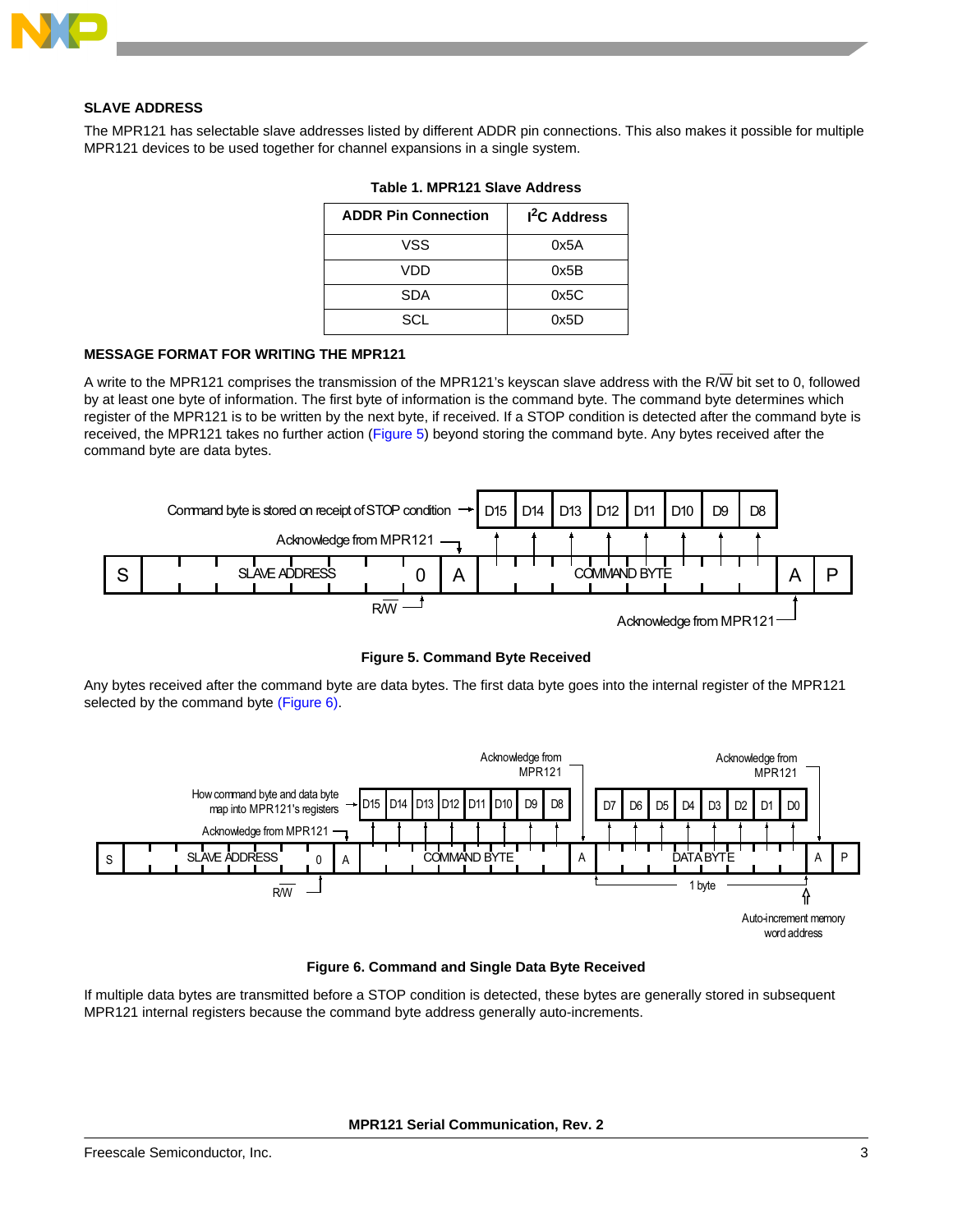

#### **MESSAGE FORMAT FOR READING THE MPR121**

MPR121 is read using MPR121's internally stored register address as address pointer, the same way the stored register address is used as address pointer for a write. The pointer generally auto-increments after each data byte is read using the same rules as for a write. Thus, a read is initiated by first configuring MPR121's register address by performing a write [\(Figure](#page-2-0) 5) followed by a repeated start. The master can now read 'n' consecutive bytes from MPR121, with first data byte being read from the register addressed by the initialized register address.



**Figure 7. Reading MPR121**

#### **OPERATION WITH MULTIPLE MASTER**

The application should use repeated starts to address the MPR121 to avoid bus confusion between  $I^2C$  masters. On a  $I^2C$  bus, once a master issues a start/repeated start condition, that master owns the bus until a stop condition occurs. If a master that does not own the bus attempts to take control of that bus, then improper addressing may occur. An address may always be rewritten to fix this problem. Follow  $I^2C$  protocol for multiple master configurations.